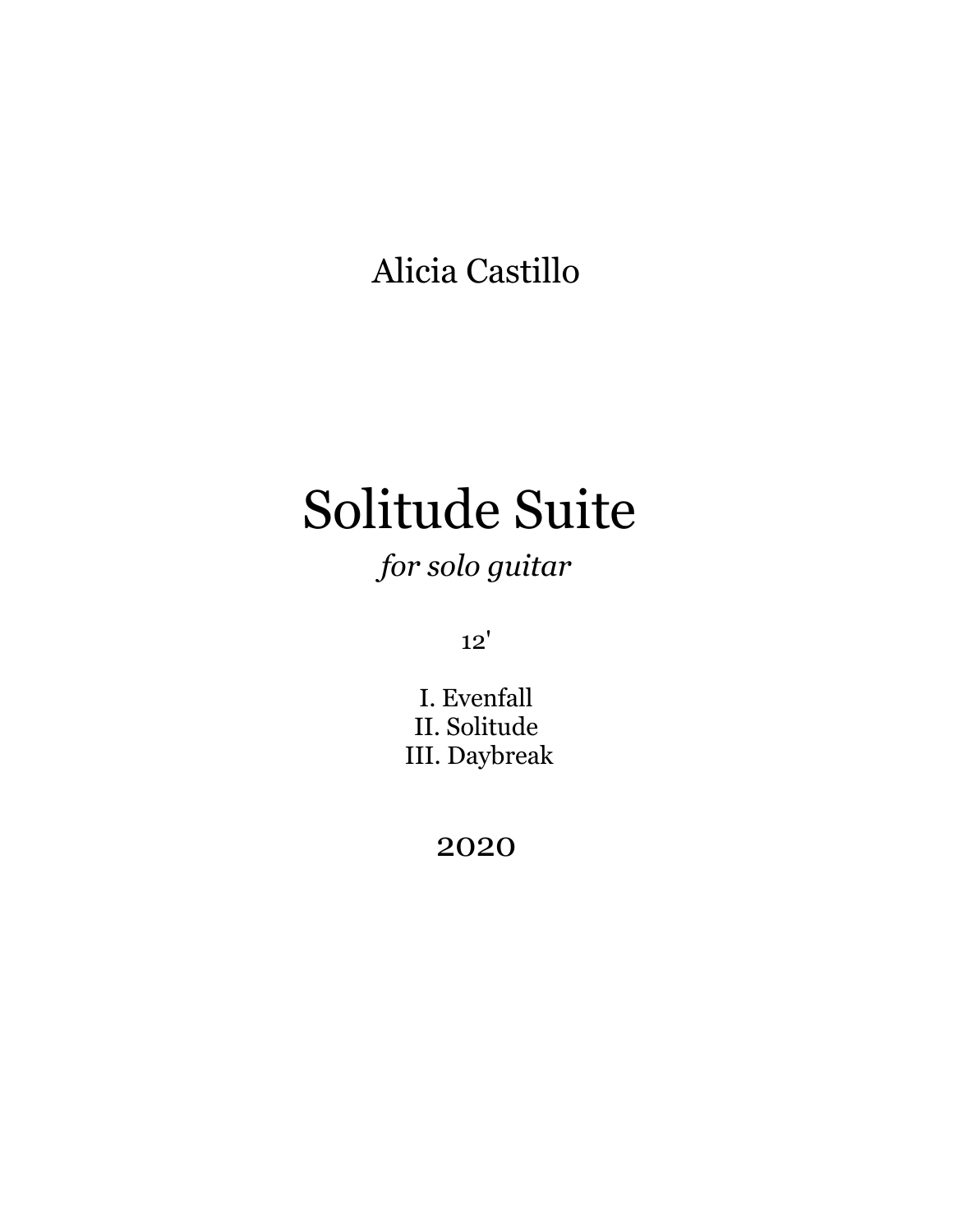#### *Notes*

*Solitude Suite* is a set of 3 pieces for solo guitar that were all written at various times during the 2020 COVID-19 quarantine. They originally began as sketches for miniatures and compositional exercises, but eventually these particular pieces grew into something more. The suite draws on influences from jazz chordal structures, harmonies, and voice leading, specifically in *Evenfall* and *Daybreak*.

As the suite began to take shape, I imagined it as a retelling of my experience and perhaps, maybe many others experiences with quarantine, synonymous with the stages of the day. *Evenfall* is light and waltz like, capturing the sunset in its warmness and perpetual downward motion. I like to think of it as bright and sparkling, before the close of day. In contrast, *Solitude* explores darker themes of the night and the quiet reflection that comes with it. Based around static harmonies and climbing lines, the piece is very minimal yet evokes lingering shadows and silhouettes. *Daybreak* is the return of the light after the dark; the beginning of hope. This piece brings back the warm, chordal harmonies and is reminiscent of the quiet at the start of the day that gradually grows into more.

The movements of *Solitude Suite* may be performed as stand alone pieces, though the full story unfolds when they are heard together.

-Alicia Castillo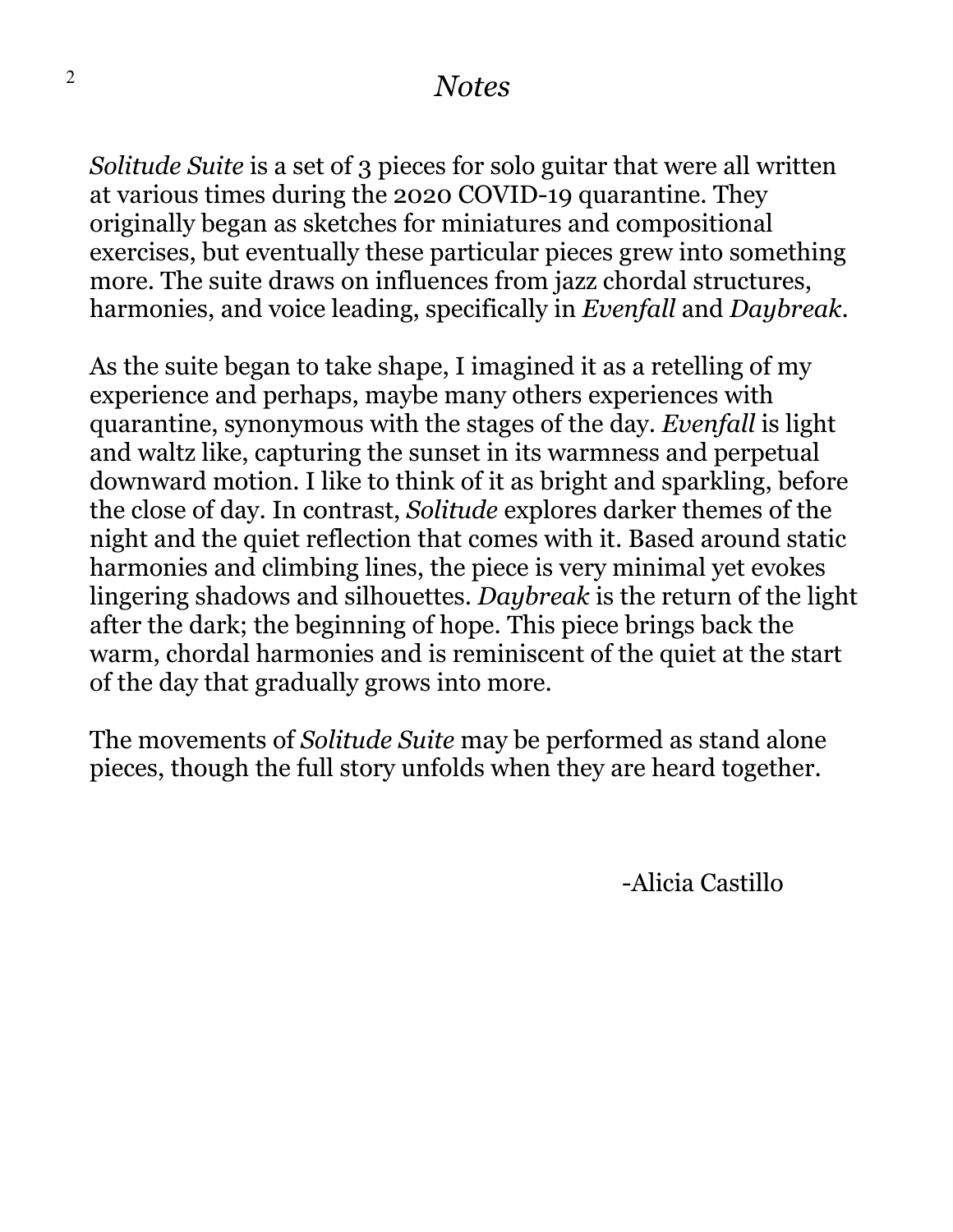### I. Evenfall





 $\overline{6}$ 

 $\frac{5}{2}$ 

 $\frac{6}{9}$ 

œ œ

 $\frac{5}{2}$ 

 $>$ 

 $\overline{e}$  $\sigma$ 

œ  $\mathcal{P}$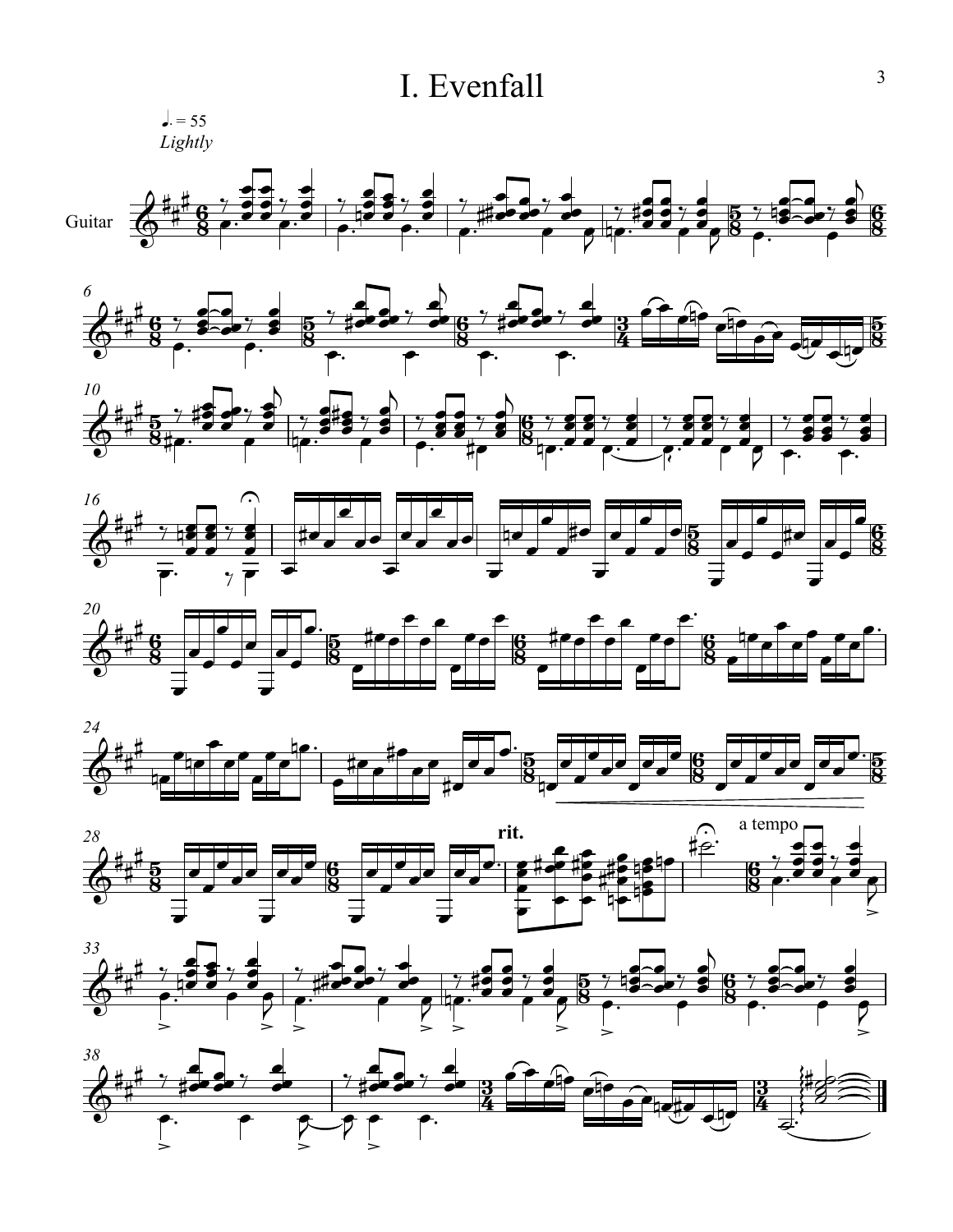## II. Solitude

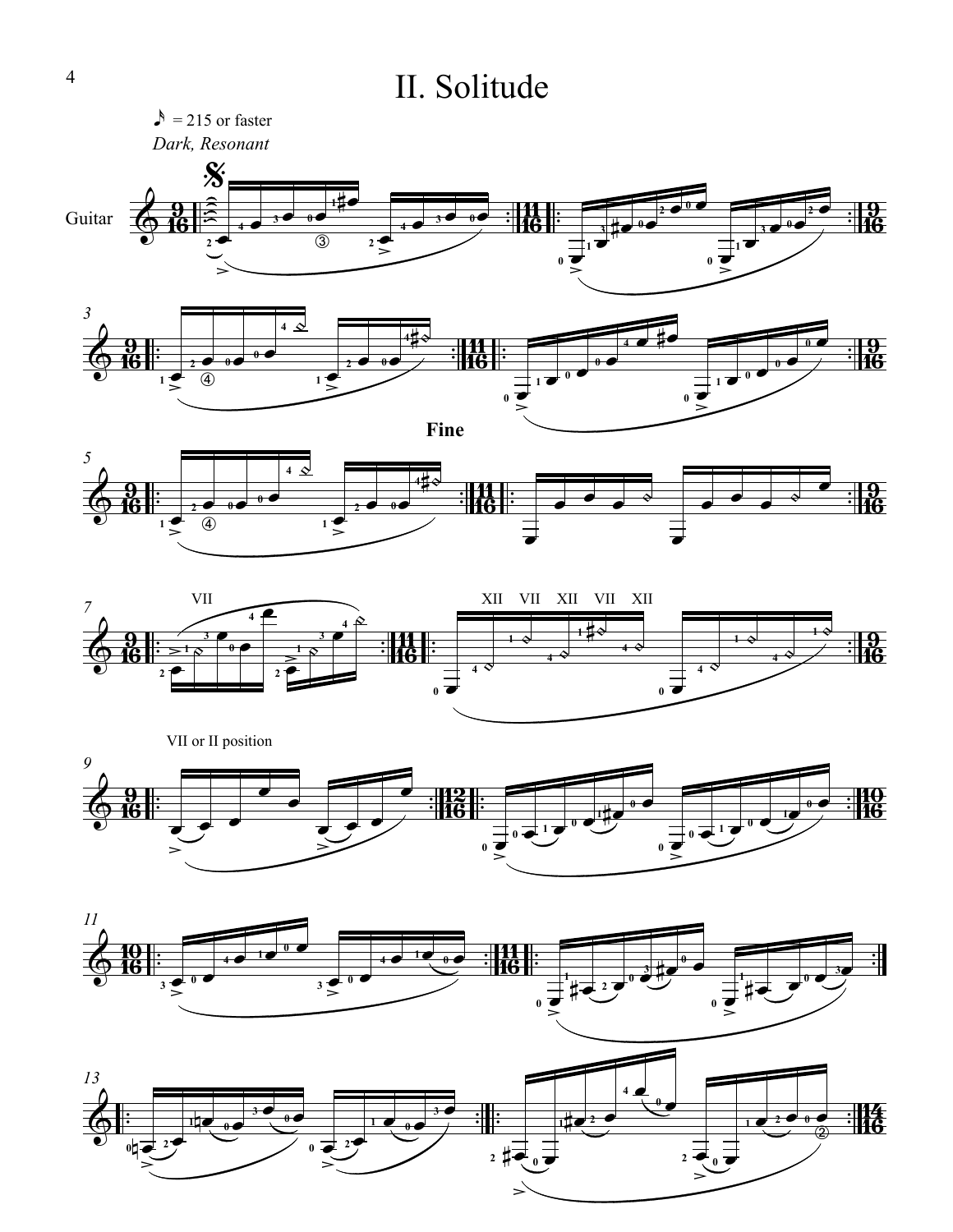













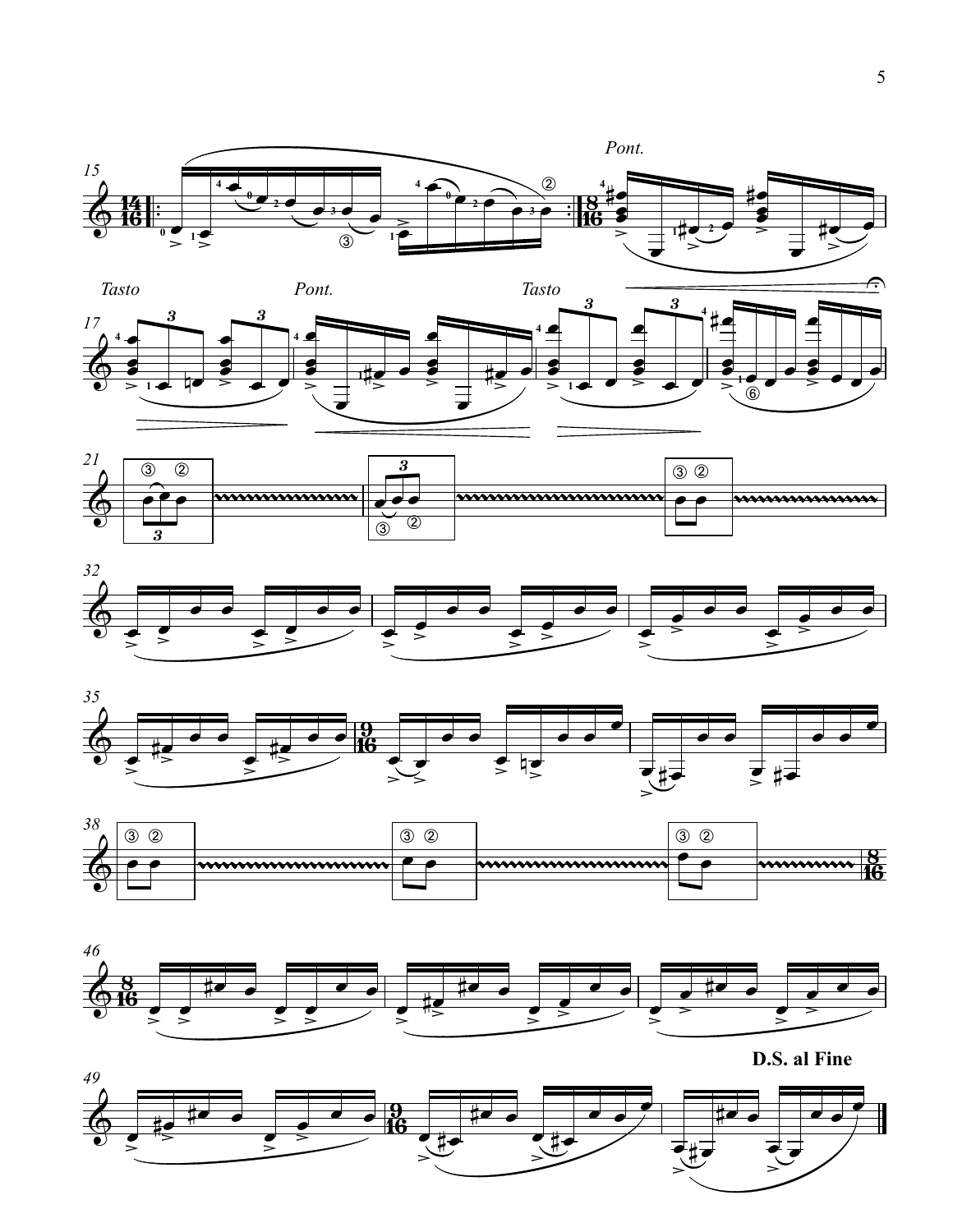